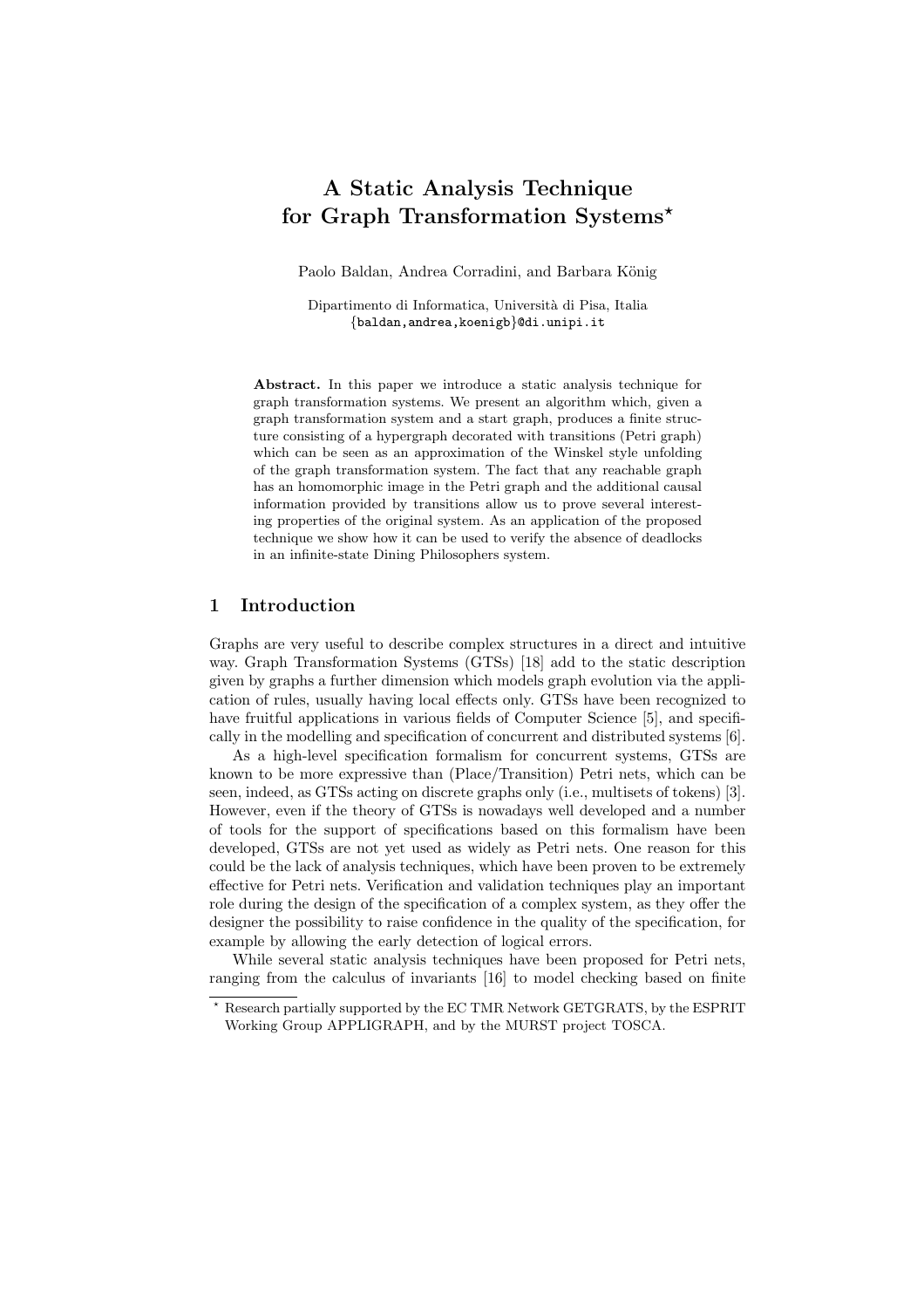complete prefixes  $[13]$ ,<sup>1</sup> the rich literature on GTSs does not contain many contributions to the static analysis of such systems (see [11, 12]).

In this paper we present an original analysis technique for a class of (hyper)graph transformation systems, which, given a system and a start hypergraph, extracts from them an approximated unfolding, which is a finite structure (called *Petri graph*) consisting of a hypergraph and of a  $P/T$  net over it. Both the graphical and Petri net components of the approximated unfolding can be used to analyze the original system. For example, we will show that every hypergraph reachable from the start graph can be mapped homomorphically to the (graphical component of the) approximated unfolding. Therefore, if a property over graphs is reflected by graph morphisms, then if it holds on the approximated unfolding it also holds on all reachable graphs. Among these properties we mention the non-existence and non-adjacency of edges with specific labels, the absence of certain paths (for checking security properties) or cycles (for checking deadlock-freedom). Furthermore, the transitions of the Petri net component of the approximated unfolding can be seen as (approximated) occurrences of rules of the original graph transformation system, and indeed every reachable graph of the GTS corresponds (in a sense formalized later) to a reachable marking of the net. This allows one to prove other properties directly on the Petri net component, including upper and lower bounds on the number of times an edge with a certain label is present in a reachable graph and certain causal dependencies among rule applications. Notice that in general the net component of the approximated unfolding is neither safe nor acyclic; roughly one can say that, at least for certain properties, the analysis of a graph transformation system can be reduced to the analysis of a Petri net, which is a computationally less powerful model and for which the existing analysis techniques can be used.

The construction of the approximated unfolding of a graph transformation system is similar in spirit to the construction of the finite complete prefix [13] of a net, but more complex. Both are based on the unfolding construction, which in the case of nets [15] unwinds a Petri net into a branching occurrence net (a particularly simple Petri net satisfying suitable acyclicity and conflict freeness requirements), behaviourally equivalent to the original net. The unfolding cannot be used "directly" for verification purposes, since it is usually infinite. In the case of bounded nets, McMillan has observed in [13] that it is possible to truncate the unfolding in such a way that the resulting finite structure, the *finite complete* prefix, contains as much information as the unfolding itself, and can therefore be used for checking efficiently behavioural properties ([8, 9, 19]).

The unfolding construction has been generalized to graph transformation systems [17, 2, 1], and the technique we propose makes use of unfolding steps for generating the (finite) approximated unfolding, but the analogy with the finite prefix construction of nets ends here. In fact the GTSs we consider are not finitestate in general, hence, we must abandon the idea of finding a complete finite part of the unfolding, where every state reachable in the considered GTS has

<sup>1</sup> We use the term "static analysis" in a quite wide meaning, as for example it is used in the community of the Static Analysis Symposia.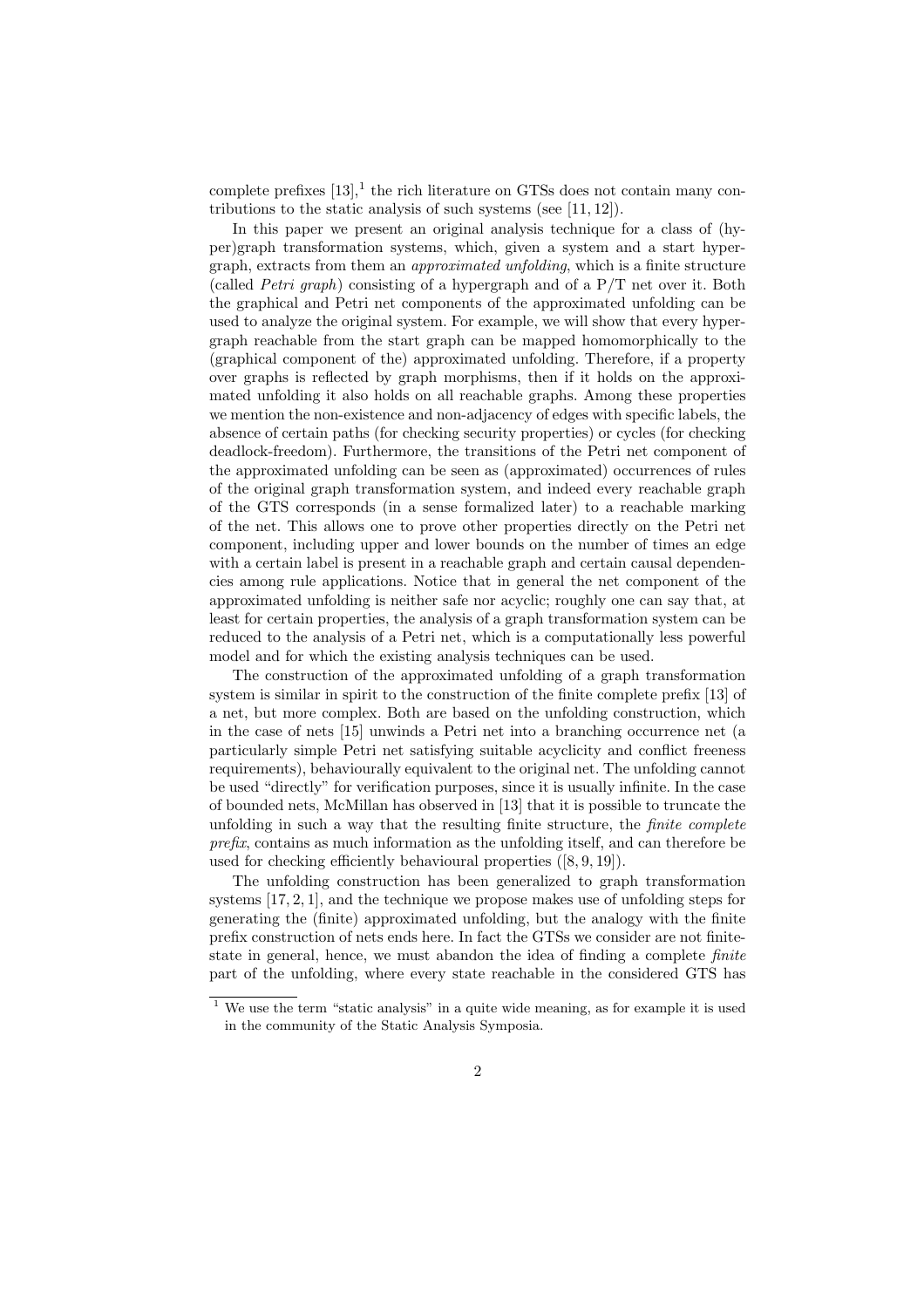an isomorphic image. Even if we relax the last requirement, by asking only that every reachable state has an *homomorphic* image in the constructed unfolding, since the states of the systems we consider are more structured (graphs versus multisets), it is not possible to rudely truncate the unfolding construction: at certain stages we have to merge parts of the unfolding already constructed. Because of this merging, the resulting structure is not acyclic (unlike the finite complete prefixes), and part of the information on the causality and concurrency of the system is lost. For what concerns state reachability, every state reachable in the original system is also reachable in the approximated unfolding, but we loose the converse implication (which instead holds for the finite complete prefix).

Technically, the algorithm that computes the approximated unfolding of a GTS is defined through two basic transformations, called unfolding and folding operations, which are applied as long as possible to the (Petri graph representing the) start graph of the system. Since both folding and unfolding are applied only if certain conditions are satisfied, the algorithm can be shown to terminate, a fact which guarantees that the resulting Petri graph is finite. Furthermore, although the proposed algorithm is non-deterministic, a local confluence property of the unfolding and folding transformations ensures that the approximated unfolding of a GTS is uniquely determined.

The paper is organized as follows. In Section 2 we introduce the class of GTSs on which our static analysis technique will be defined, as well as Petri graphs and some basic operations on them. The algorithm computing the approximated unfolding of a GTS is presented in Section 3, while Section 4 collects the main results about the algorithm, namely its termination, its confluence, and the fact that every reachable graph can be mapped to a reachable subgraph of the approximated unfolding. Section 5 illustrates the proposed method by applying it to the classical dining philosophers, both in a finite- and in an infinite-state variant. Section 6 concludes and hints at possible developments of the ideas presented in the paper.

## 2 Hypergraph rewriting, Petri nets and Petri graphs

In this section we first introduce the class of (hyper)graph transformation systems considered in the paper. Then, after recalling some basic notions for Petri nets, we will define Petri graphs, the structure combining hypergraphs and Petri nets, which will be used to approximate the behaviour of GTSs.

#### 2.1 Graph transformation systems

In the following, given a set  $A$  we denote by  $A^*$  the set of finite strings of elements of A. Furthermore, if  $f : A \to B$  is a function then we denote by  $f^* : A^* \to B^*$ its extension to strings. Throughout the paper Λ denotes a fixed set of labels and each label  $l \in \Lambda$  is associated with an *arity*  $ar(l) \in \mathbb{N}$ .

**Definition 1 (hypergraph).** A ( $\Lambda$ -)hypergraph G is a tuple  $(V_G, E_G, c_G, l_G)$ , where  $V_G$  is a finite set of nodes,  $E_G$  is a finite set of edges,  $c_G : E_G \to V_G^*$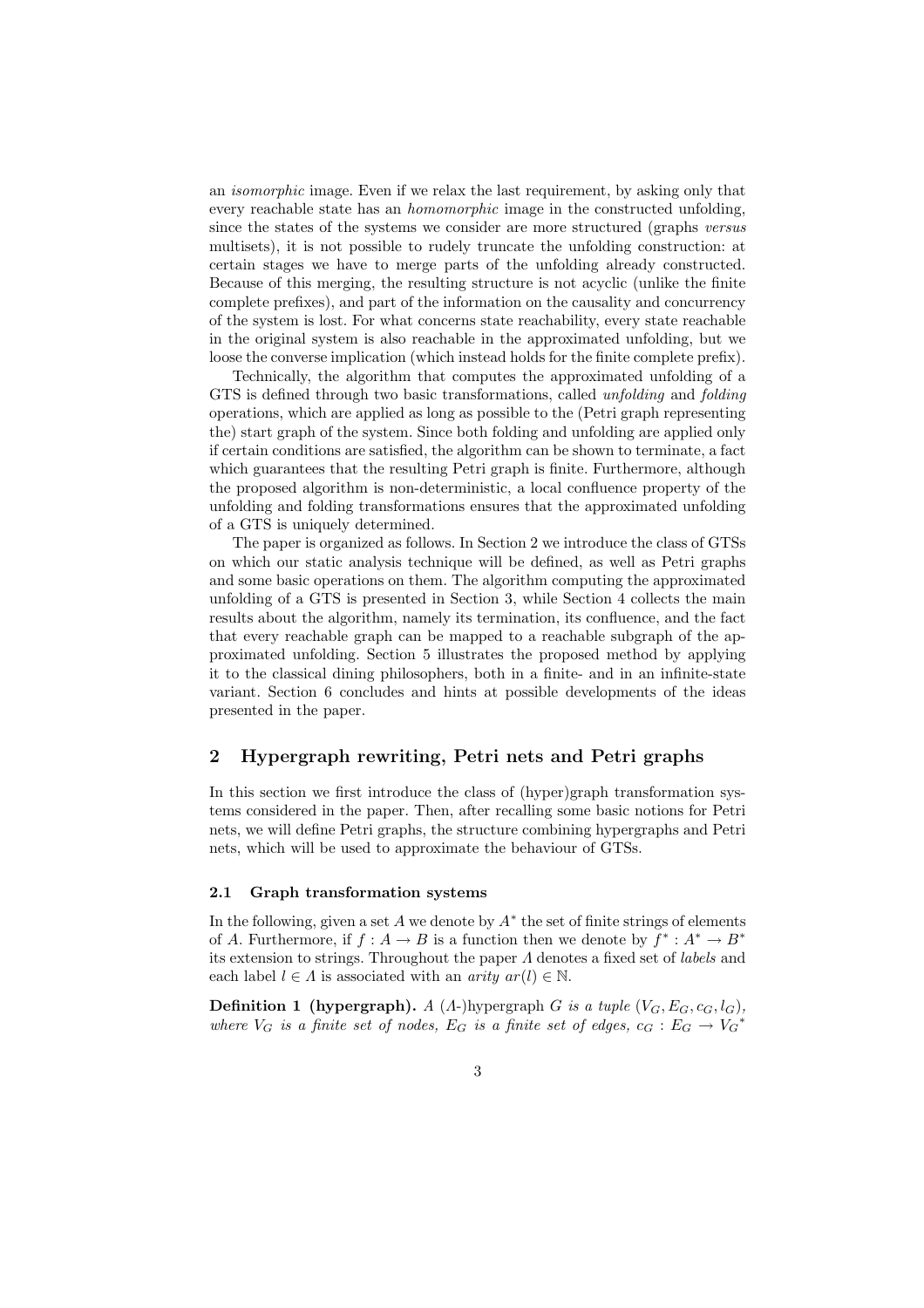is a connection function and  $l_G : E_G \to \Lambda$  is the labelling function for edges satisfying  $ar(l_G(e)) = |c_G(e)|$  for every  $e \in E_G$ . Nodes are not labelled.

A node  $v \in V_G$  is called isolated if it is not connected to any edge, i.e. if there are no edges  $e \in E_G$  and  $u, w \in V_G^*$  such that  $c_G(e) = uvw$ .

Let  $G, G'$  be  $(A-)hypergraphs. A hypergraph morphism  $\varphi : G \to G'$  consists$ of a pair of total functions  $\langle \varphi_V : V_G \to V_{G'}$ ,  $\varphi_E : E_G \to E_{G'} \rangle$  such that for every  $e \in E_G$  it holds that  $l_G(e) = l_{G'}(\varphi_E(e))$  and  $\varphi_V^*(c_G(e)) = c_{G'}(\varphi_E(e))$ .

In the sequel, when dealing with hypergraph morphisms we will often omit the subscripts V and E when referring to the components of a morphism  $\varphi$ .

**Definition 2** (rewriting rule). A rewriting rule r is a triple  $(L, R, \alpha)$ , where  $L$  and  $R$  are hypergraphs, called left-hand side and right-hand side, respectively, and  $\alpha: V_L \to V_R$  is an injective mapping.

A rule  $r = (L, R, \alpha)$  is called basic if  $l_L$  is injective, i.e., different edges in the left-hand side L have different labels, no node in L is isolated and no node in  $V_R - \alpha(V_L)$  is isolated in R.

In the following we will consider *only* basic rules. This restriction is not strictly needed, but makes the presentation simpler. For example, a morphism of a lefthand side into a hypergraph is completely determined by the image of its edges. Furthermore, to simplify the notation we will assume, without loss of generality, that  $V_L \subseteq V_R$ ,  $E_L \cap E_R = \emptyset$  and that the mapping  $\alpha$  is the identity.

Intuitively, a rule  $r = (L, R, \alpha)$  specifies that an occurrence of the left-hand side  $L$  can be "replaced" by  $R$ , according to the following definition.

**Definition 3** (hypergraph rewriting). Let  $r = (L, R, \alpha)$  be a rewriting rule. A match of r in a hypergraph G is any morphism  $\varphi : L \to G$ . In this case we write  $G \Rightarrow_{r,\varphi} H$  or simply  $G \Rightarrow_r H$ , where H is defined as follows:  $V_H =$  $V_G \uplus (V_R - V_L)$ ,  $E_H = (E_G - \varphi(E_L)) \uplus E_R$ , and if  $\overline{\varphi}: V_R \to V_H$  is the obvious extension of  $\varphi$  then

$$
c_H(e) = \begin{cases} c_G(e) & \text{if } e \in E_G - \varphi(E_L) \\ \overline{\varphi}^*(c_R(e)) & \text{if } e \in E_R \end{cases}, \quad l_H(e) = \begin{cases} l_G(e) & \text{if } e \in E_G - \varphi(E_L) \\ l_R(e) & \text{if } e \in E_R \end{cases}
$$

Given a graph transformation system (GTS), *i.e.*, a finite set of rules  $\mathcal{R}$ , we write  $G \Rightarrow_{\mathcal{R}} H$  if  $G \Rightarrow_{r} H$  for some  $r \in \mathcal{R}$ . Furthermore we will denote the transitive closure of  $\Rightarrow_{\mathcal{R}}$  by  $\Rightarrow_{\mathcal{R}}^*$ . A GTS with a start graph  $(\mathcal{R}, G_{\mathcal{R}})$  is called a graph grammar.

The application of the rule r to G at the match  $\varphi$  first removes from G the image of the edges of  $L$ . Then the graph  $G$  is extended by adding the new nodes in  $R$ (i.e., the nodes in  $V_R - V_L$ ) and the edges of R. Observe that the (images of) the nodes in  $L$  are "preserved", i.e., not affected by the rewriting step.

The reader which is familiar with the double-pushout (DPO) approach [4] to graph rewriting would have recognized that our rules  $(L, R, \alpha)$  can be seen as DPO rules  $(L \leftrightarrow V_L \stackrel{\alpha}{\hookrightarrow} R)$  and that our notion of rewriting is equivalent to a DPO construction. Hence compared to general DPO rules  $L \stackrel{\varphi_L}{\leftarrow} K \stackrel{\varphi_R}{\rightarrow} R$  we have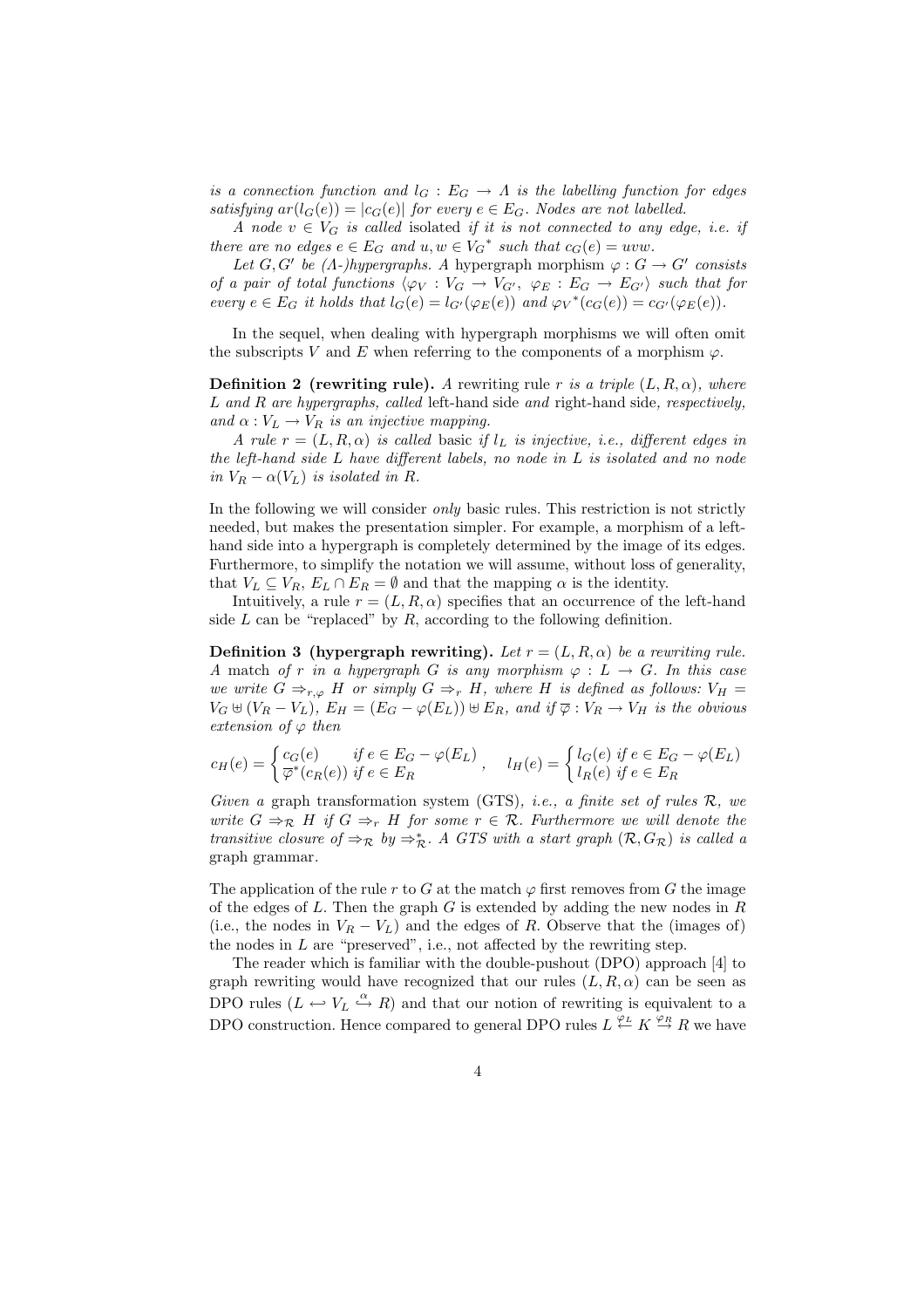that (i) K is discrete, i.e., it contains no edges, (ii) no two edges in the left-hand side L have the same label, (iii) the morphism  $\varphi_L$  is surjective on nodes, (iv)  $V_L$ and  $V_R - \varphi_R(V_K)$  do not contain isolated nodes.

#### 2.2 Petri nets

In this subsection we fix some basic notation for Petri nets [16, 14]. Given a set A we will denote by  $A^{\oplus}$  the free commutative monoid over A, whose elements will be called *multisets* over A. Given a function  $f: A \to B$ , by  $f^{\oplus}: A^{\oplus} \to B^{\oplus}$  we denote its monoidal extension. On multisets  $m, m' \in A^{\oplus}$ , we use some common relations and operations, like *inclusion*, defined by  $m \leq m'$  when there exists  $m'' \in A^{\oplus}$  such that  $m \oplus m'' = m'$  and difference, which, in the same situation, is defined by  $m'-m = m''$ . Furthermore, for  $m \in A^{\oplus}$  and  $a \in A$  we write  $a \in m$ for  $a \leq m$ . Often we will confuse a subset  $X \subseteq A$  with the multiset  $\bigoplus_{x \in X} x$ .

Definition 4 (Petri net). Let A be a finite set of action labels. An A-labelled Petri net is a tuple  $N = (S, T, \bullet), (S, P)$  where S is a set of places, T is a set of transitions,  $\bullet$  (), () $\bullet$  :  $T \to S^{\oplus}$  assign to each transition its pre-set and post-set and  $p: T \to A$  assigns an action label to each transition.

The Petri net is called irredundant if there are no distinct transitions with the same label and pre-set, i.e., if for any  $t, t' \in T$ 

$$
p(t) = p(t') \ \land \ \cdot^{\bullet}t = \ ^{\bullet}t' \quad \Rightarrow \quad t = t'. \tag{1}
$$

A marked Petri net is pair  $(N, m_N)$ , where N is a Petri net and  $m_N \in S^{\oplus}$ is the initial marking.

The irredundancy condition (1) requires that two distinct transitions differ for the label or for the pre-set. This condition, in the case of branching processes, allows one to interpret each transition as an occurrence of firing of a transition in the original net, uniquely determined by its causal history (see [7]). Similarly, here it aims at avoiding the presence of multiple events which are indistinguishable for what regards the behaviour of the system. Hereafter all the considered Petri nets will be implicitly assumed irredundant, unless stated otherwise.

**Definition 5** (causality relation). Let N be a (marked) Petri net. The causality relation  $\leq_N$  over N is the least transitive relation such that, for any  $t \in T$ ,  $s \in S$ , we have (i)  $s \leq_N t$  if  $s \in \cdot t$  and (ii)  $t \leq_N s$  if  $s \in t^{\bullet}$ . For any  $x \in S \cup T$ we define its sets of causes  $\lfloor x \rfloor = \{y \in S \cup T \mid y \leq_N x\}.$ 

Observe that, since we want to use Petri nets to represent the causality structure of a system only in an approximated way, no assumptions are made concerning the acyclicity of the net.

#### 2.3 Petri graphs

We next introduce the structure that we intend to use to approximate graph transformation systems, the so-called Petri graphs, which consist of an hypergraph and of a Petri net whose places are the edges of the graph.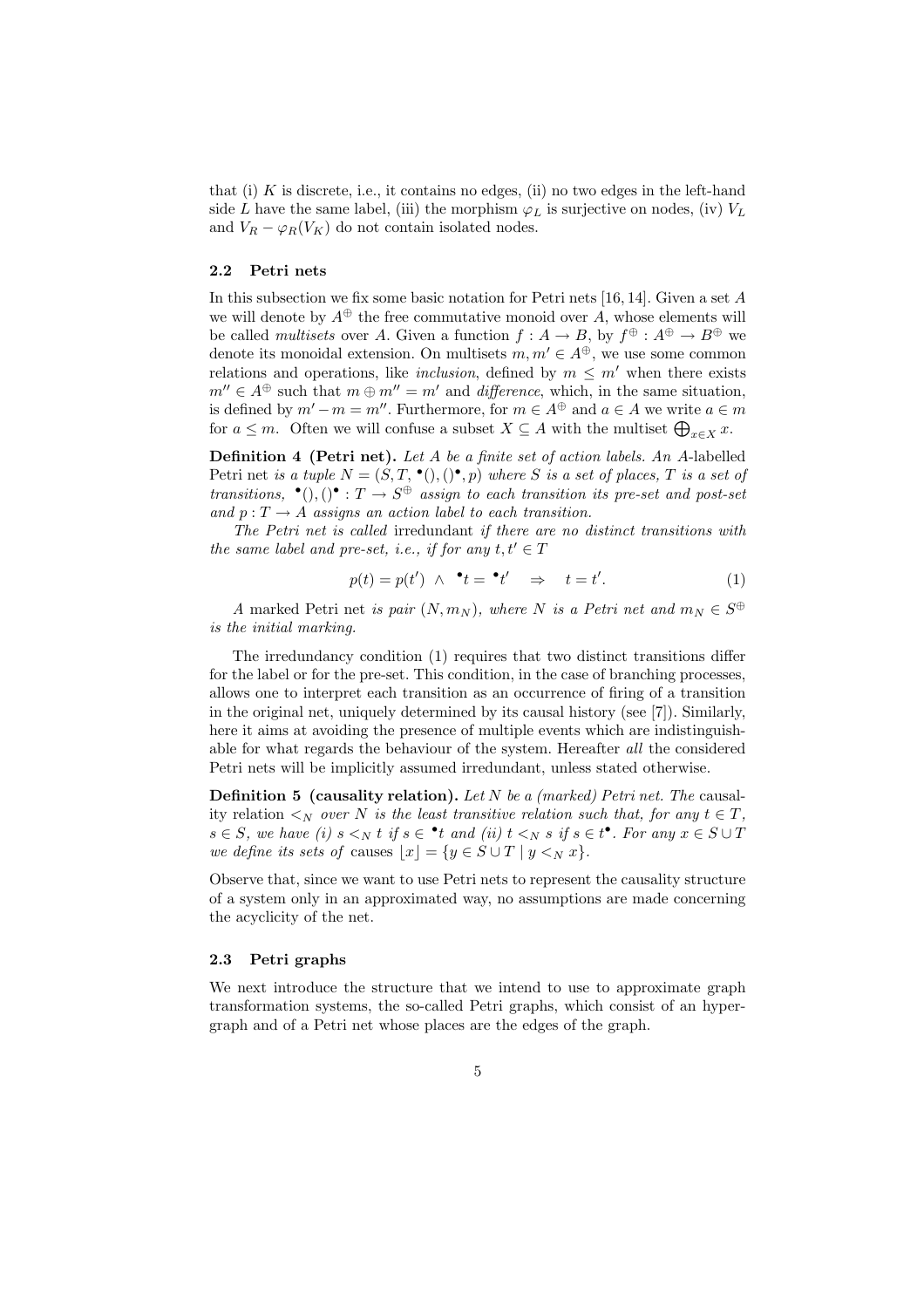**Definition 6 (Petri graph).** Let  $\mathcal{R}$  be a GTS. A Petri graph (over  $\mathcal{R}$ ) is a tuple  $P = (G, N, \mu)$  where G is a hypergraph,  $N = (E_G, T_N, \cdot), (\cdot) \cdot, p_N)$  is an  $R$ -labelled Petri net where the places are the edges of  $G$ , and  $\mu$  associates to each transition  $t \in T_N$ , with  $p_N(t) = (L, R, \alpha)$ , a hypergraph morphism  $\mu(t)$ :  $L \cup R \rightarrow G$  such that

$$
\bullet t = \mu(t)^{\oplus}(E_L) \ \wedge \ t^{\bullet} = \mu(t)^{\oplus}(E_R) \tag{2}
$$

A Petri graph for a graph grammar  $(\mathcal{R}, G_{\mathcal{R}})$  is a pair  $(P, \iota)$  where  $P = (G, N, \mu)$ is a Petri graph for  $R$  and  $\iota : G_R \to G$  is a graph morphism. The multiset  $\iota^{\oplus}(E_{G_{\mathcal{R}}})$  is called the initial marking of the Petri graph. A marking  $m \in E_G^{\oplus}$ will be called reachable (coverable) in  $(P, \iota)$  if it is reachable (coverable) in the underlying Petri net.

Condition (2) requires that each transition in the net can be viewed as an "occurrence" of a rule in R. More precisely, if  $p_N(t) = (L, R, \alpha)$  and  $\mu(t) : L \cup R \rightarrow G$ is the morphism associated to the transition, then  $\mu(t)|_L : L \to G$  must be a match of the rule in  $G$  such that the image of the edges of  $L$  in  $G$  coincides with the pre-set of  $t$ . Observe that, due to the assumption on the rules (no multiple labels and no isolated node in the left-hand side) the morphism  $\mu(t)|_L$  (if it exists) is completely determined by  $\bullet t$ . Then, the result of applying the rule to the considered match must be already in graph  $G$ , and the corresponding edges must coincide with the post-set of  $t$ . This is formalized by the condition over the image through  $\mu(t)$  of the edges of R (note that the set  $E_R$  is seen as a multiset and  $\mu(t)$  as a multiset function to take care of multiplicities).

Every hypergraph G can be considered as a Petri graph  $[G] = (G, N, \mu)$  for R, by taking N as the net with  $S_N = E_G$  and no transitions. Similarly,  $G_R$  can be seen as Petri graph for  $(\mathcal{R}, G_{\mathcal{R}})$  by taking as  $\iota : G_{\mathcal{R}} \to G_{\mathcal{R}}$  the identity.

We now introduce a merging operation on Petri graphs which constructs the quotient of a Petri graph through an equivalence induced by a suitable relation.

Definition 7 (consistent and closed relation on a Petri graph). Let  $P = (G, N, \mu)$  be a Petri graph and let  $\frown$  be a relation on  $V_G \cup E_G \cup T_N$ (assume the sets  $V_G$ ,  $E_G$ ,  $T_N$  to be disjoint). We say that  $\frown$  is consistent when (i) if  $x \sim x'$  then  $x, x' \in X$  for some  $X \in \{V_G, E_G, T_N\}$ , (ii) for all  $e, e' \in E_G$ if  $e \text{ and } l_G(e) = l_G(e')$  and (iii) for all  $t, t' \in T_N$ , if  $t \text{ and } t'$  then  $p_N(t) = p_N(t')$ .

A consistent relation  $\frown$  over P is called closed if for all  $t, t' \in T_N$ ,  $e, e' \in E_G$ 

$$
p_N(t) = p_N(t') = (L, R, \alpha) \wedge (\forall e \in E_L : \mu(t)(e) \sim \mu(t')(e)) \Rightarrow t \sim t'
$$
 (3)

$$
t \frown t' \Rightarrow \forall e \in E_L \cup E_R : \mu(t)(e) \frown \mu(t')(e) \tag{4}
$$

$$
e \frown e' \land c_G(e) = v_1 \dots v_m \land c_G(e') = v'_1 \dots v'_m \Rightarrow \forall 1 \leq i \leq m : v_i \frown v'_i \tag{5}
$$

To ensure that the quotient of a Petri graph with respect to a relation is well-defined and irredundant, the relation must be closed. Hence the simple observation below is essential for defining the merging operation.

**Fact.** Given any consistent relation  $\sim$  over a Petri graph P there exists a least equivalence relation  $\approx$  including  $\sim$  and closed.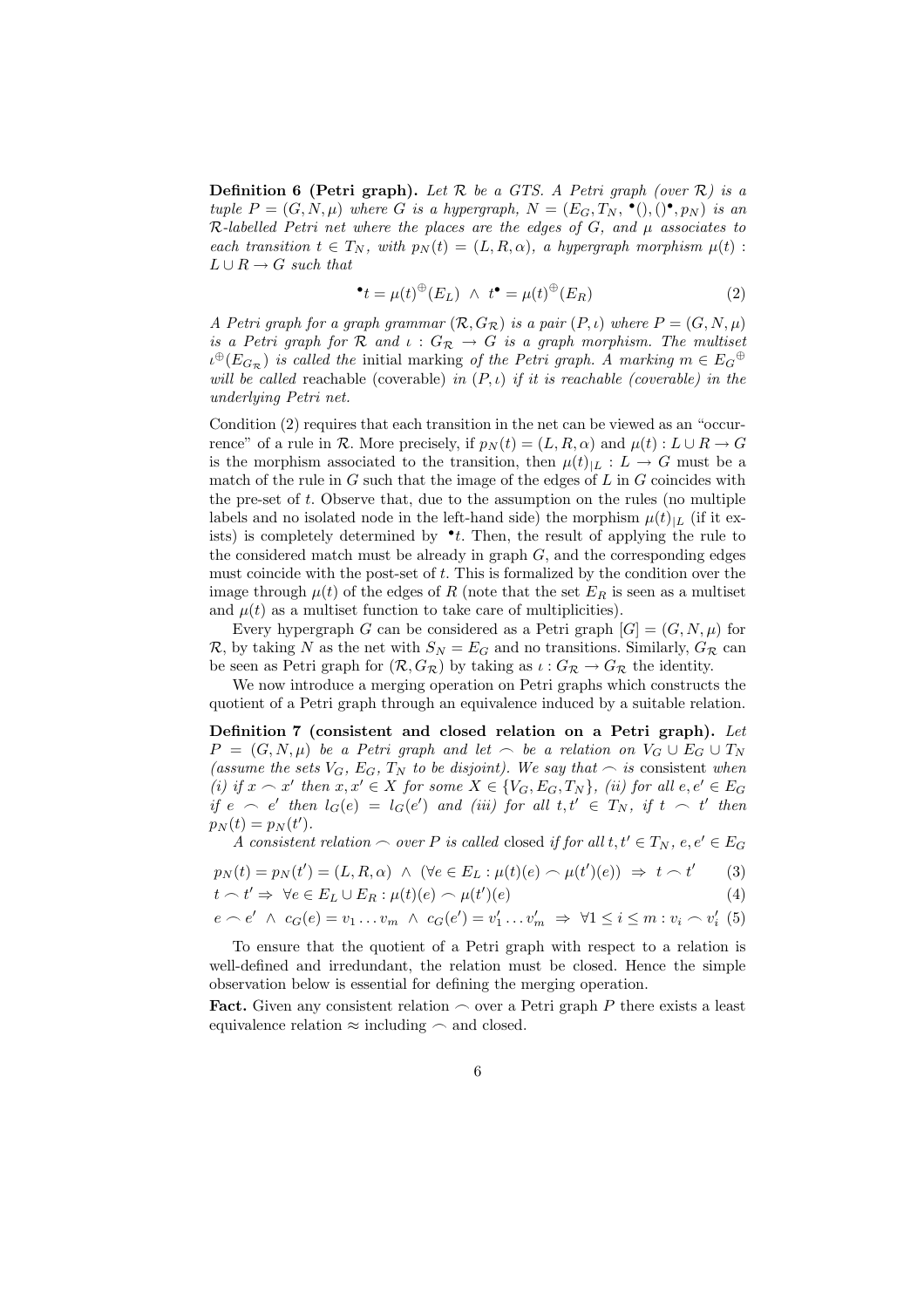**Definition 8** (Petri graph merging). Let  $P = (G, N, \mu)$  be a Petri graph and let  $\sim$  be a consistent relation over P. Then the merging of P w.r.t.  $\sim$ , denoted by  $P/\!\!/_{\!\sim}$ , is the Petri graph  $(G', N', \mu')$  defined as follows. Let  $\approx$  be the least equivalence relation extending  $\sim$  and closed in the sense of Definition 7. Then

$$
G'=(V_G/_{\approx}, E_G/_{\approx}, c_{G'}, l_{G'}),
$$

where  $c_{G'}([e]_{\approx}) = [v_1]_{\approx} \ldots [v_n]_{\approx}$  and  $l_{G'}([e]_{\approx}) = l_G(e)$  whenever  $e \in E_G$  and  $c_G(e) = v_1 \ldots v_n$ . Furthermore  $N' = (E_{G'}, T_N/\approx, \bullet), (0, \bullet, p_{N'})$ , where  $\bullet[t]_{\approx} =$  $\bigoplus_{e \in \mathbf{t}} \mathbf{e}[e]_{\approx}$ ,  $[t]_{\approx} \bullet = \bigoplus_{e \in \mathbf{t}} \mathbf{e}[e]_{\approx}$  and  $p_{N'}([t]_{\approx}) = p_N(t)$  whenever  $t \in T_N$ . For each  $t \in T_N$  the morphism  $\mu'([t]_{\approx})$  is defined by  $\mu([t]_{\approx})(x) = [\mu(t)(x)]_{\approx}$  for any graph item x in the rule  $p_N(t)$ .

Given a graph morphism  $h : H \to G$  we will denote by  $h \mid A \to G'$  the corresponding morphism, defined by  $h/\!\!/_{\!\sim}(x) = [h(x)]_{\approx}$  for any  $x \in V_H \cup E_H$ .

The merging operation can be extended to sets of Petri graphs. Let  $P_i =$  $(G_i, N_i, \mu_i)$ , with  $i \in \{1, ..., n\}$ , be Petri graphs and assume that the sets  $V_{G_i}$ ,  $E_{G_i}, T_{N_i}$  are pairwise disjoint. Then the componentwise union  $P = P_1 \cup \ldots \cup P_n$ is a Petri graph. A relation  $\frown$  over  $P_1, \ldots, P_n$  is called consistent (closed) if it is a consistent (closed) relation over P. Given a consistent relation over  $P_1, \ldots, P_n$ , we define the merging  $\{P_1, \ldots, P_n\}/\!\!/_{\!\!\sim} = P/\!\!/_{\!\!\sim}$ .

#### 3 Algorithm computing the approximated unfolding

In this section we describe an algorithm which computes the approximated unfolding of a graph grammar. Given a graph grammar, the algorithm produces a finite Petri graph such that every graph reachable in the grammar corresponds, in a sense formalized later, to a marking which is reachable in the Petri graph.

Let  $(\mathcal{R}, G_{\mathcal{R}})$  be a graph grammar. Its ordinary unfolding [17, 2] is constructed inductively beginning from the start graph and then applying at each step in all possible ways the rules, without deleting the left-hand side, and recording each occurrence of a rule and each new graph item generated in the rewriting process. As a result one obtains an acyclic branching graph grammar describing the behaviour of  $(\mathcal{R}, G_{\mathcal{R}})$ . In particular every reachable graph embeds in (a concurrent subgraph of) the graph produced by the unfolding construction.

The unfolding is usually infinite, also in the case of finite-state systems. Here, to ensure that the our algorithm produces a finite structure, we consider—besides the unfolding rule, which extends the graph by simulating the application of a rule without deleting its left-hand side—a folding rule, which allows us to "merge" two occurrences of the left-hand side of a rule whenever they are, in a sense made precise later, one causally dependent on the other.

**Definition 9 (folding operation).** Let  $P = (G, N, \mu)$  be a Petri graph for a GTS R. Let  $r = (L, R, \alpha) \in \mathcal{R}$  be a rule and let  $\varphi', \varphi : L \to G$  be matches of r in G. Let  $\frown$  be the relation over P defined as follows: for every  $e \in E_L$ 

$$
\varphi'(e) \frown \varphi(e).
$$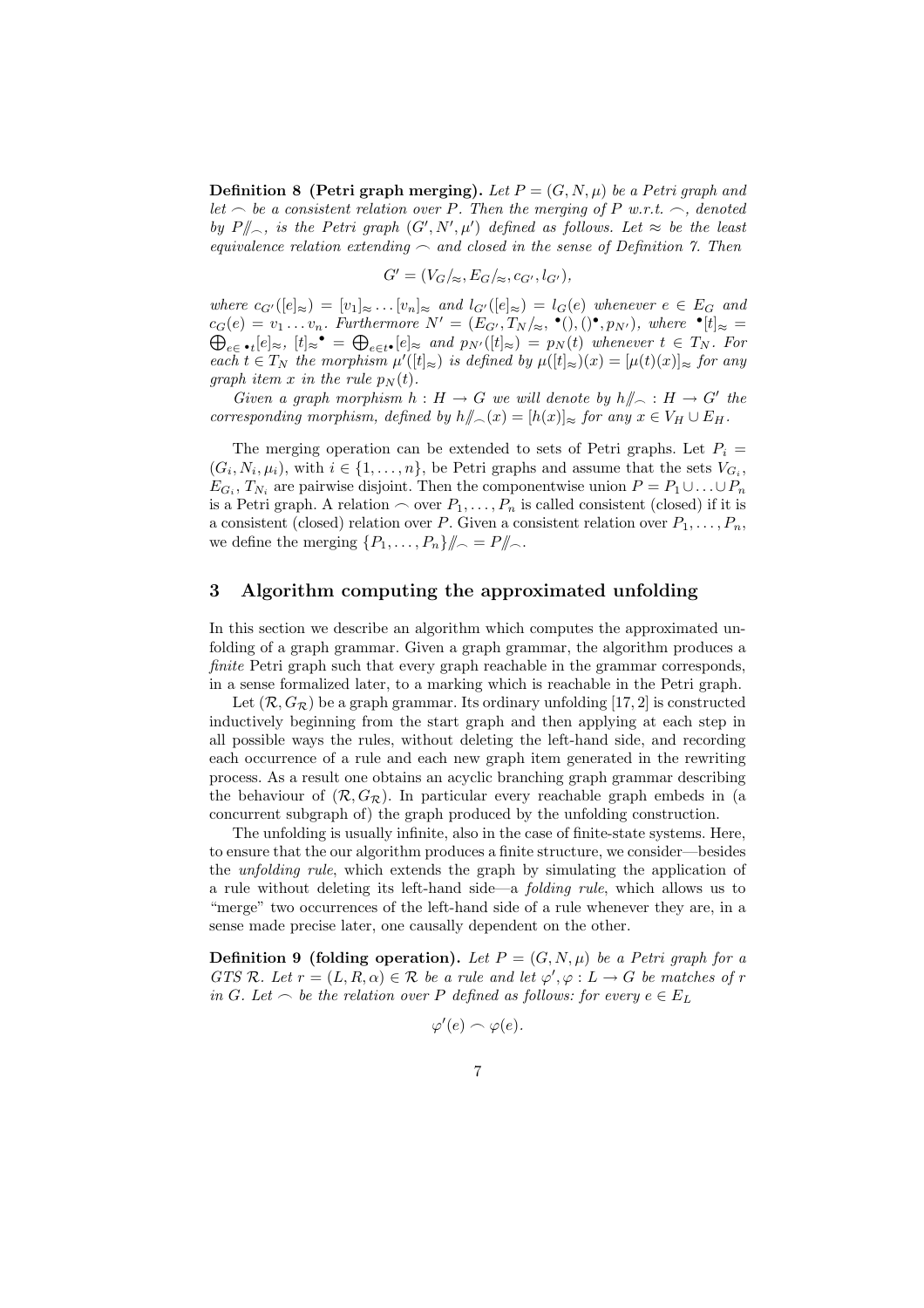The folding of P at the matches  $\varphi'$ ,  $\varphi$  is the Petri graph fold $(P, r, \varphi', \varphi) = P/\!\!/_{\sim}$ . If  $(P, \iota)$  is a Petri graph for a graph grammar  $(\mathcal{R}, G_{\mathcal{R}})$ , in the same situation, we define fold $((P, \iota), r, \varphi', \varphi) = (P/\!\!/_{\!\frown}, \iota/\!\!/_{\!\frown}).$ 

To introduce the unfolding operation, we first need to fix some notation. If  $t$ is a transition and  $r = (L, R, \alpha)$  is a rule we will write  $P(t, r)$  to denote the Petri graph  $(L \cup R, N, \mu)$  where  $N = (E_{L \cup R}, \{t\}, \cdot t = E_L, t^{\bullet} = E_R, p_N(t) = r)$  and  $\mu(t) = id_{L\cup R}$ . Whenever we can find a match of rule r in a given Petri graph, the unfolding operation extends the Petri graph by merging  $P(t, r)$  at the match.

**Definition 10 (unfolding operation).** Let  $P = (G, N, \mu)$  be a Petri graph for a GTS R. Let  $r = (L, R, \alpha) \in \mathcal{R}$  be a rule and let  $\varphi : L \to G$  be a match of r in G. Let  $\frown$  be the relation over  $\{P, P(t,r)\}\$  defined as follows: for every  $e \in E_L$ 

 $\varphi(e) \frown e$ .

The unfolding of P with rule r at match  $\varphi$  is the Petri graph  $\text{unf}(P, r, \varphi)$  =  ${P, P(t, r)}/\sqrt{N}$ . If  $(P, \iota)$  is a Petri graph for a graph grammar  $(\mathcal{R}, G_{\mathcal{R}})$ , in the same situation, we define  $\text{unf}((P,\iota), r, \varphi) = (\{P, P(t,r)\}\|_{\frown}, \iota\|_{\frown}).$ 

We can now describe the algorithm which produces the approximated unfolding of a given graph grammar. The algorithm generates a sequence of Petri graphs, beginning from the start graph and applying, non-deterministically, at each step, a folding or unfolding operation, until none of such steps is admitted.

Definition 11 (approximated unfolding). Let  $(R, G_R)$  be a graph grammar. The algorithm generates a sequence  $(P_i, \iota_i)_{i \in \mathbb{N}}$  of Petri graphs as follows.

(Step 0) Initialize  $(P_0, \iota_0) = (\lbrack G_{\mathcal{R}} \rbrack, id_{G_{\mathcal{R}}} ).$ 

(Step  $i+1$ ) Let  $(P_i, \iota_i)$ , with  $P_i = (G_i, N_i, \mu_i)$ , be the Petri graph produced at step i. Choose non-deterministically one of the following actions

 $\star$  Folding: Find a rule  $r = (L, R, \alpha)$  in R and two matches  $\varphi', \varphi : L \to G_i$  of r such that

 $- \varphi^{\oplus} (E_L)$  is a coverable marking in  $P_i$ ;

 $-$  there exists a transition  $t \in T_{N_i}$  such that

$$
p_{N_i}(t) = r \ \wedge \ \mathbf{e}_t = \varphi'^{\oplus}(E_L) \ \wedge \ \forall e \in \varphi^{\oplus}(E_L) : (e \in \mathbf{e}_t \ \vee \ t <_{N_i} e). \tag{6}
$$

Then set  $(P_{i+1}, \iota_{i+1}) = \text{fold}((P_i, \iota_i), r, \varphi', \varphi)$ .

- $\star$  Unfolding: Find a rule  $r = (L, R, \alpha)$  in R and a match  $\varphi : L \to G_i$  such that  $- \varphi^{\oplus} (E_L)$  is a coverable marking in  $P_i$ ;
- there is no transition  $t \in T_{N_i}$  such that  $\mathbf{t} = \varphi^{\oplus}(E_L)$  and  $p_{N_i}(t) = r$ ;
- there is no other match  $\varphi': L \to G_i$  satisfying condition (6).

Then set  $(P_{i+1}, \iota_{i+1}) = \text{unf}((P_i, \iota_i), r, \varphi)$ .

If no folding or unfolding step can be performed, the algorithm terminates. The resulting Petri graph  $(P_i, \iota_i)$  is called the approximated unfolding of  $(\mathcal{R}, G_{\mathcal{R}})$ and denoted by  $\mathcal{U}(\mathcal{R}, G_{\mathcal{R}})$ .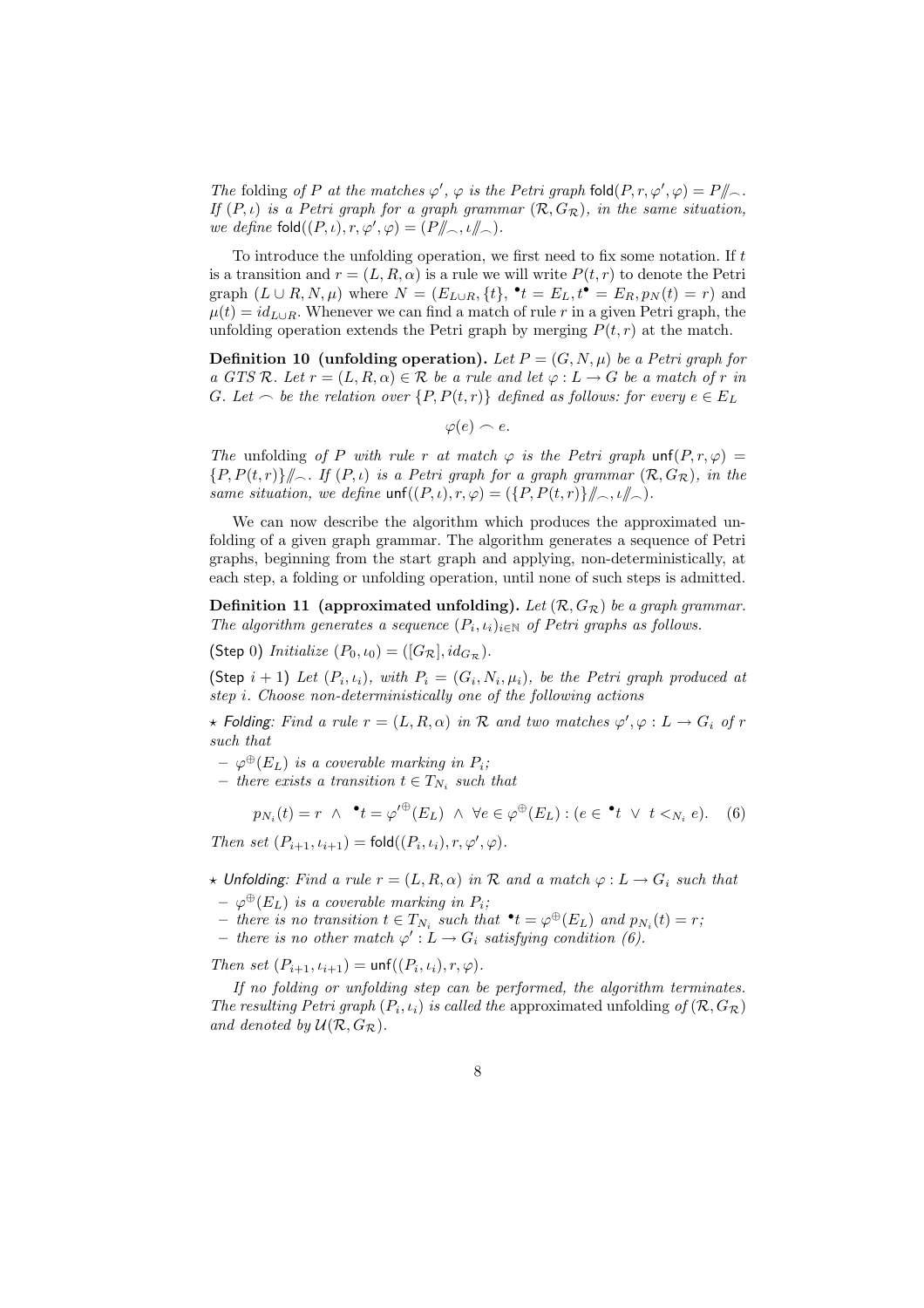Condition  $(6)$  basically states that we can fold two matches of a rule r whenever the first one has been already unfolded producing a transition  $t$ , and the second match depends on the first one, in the sense that any edge in the second match is already in the first one or causally depends on  $t$ . Roughly, the idea is that we should not unfold a left-hand side again, if we have already done the same unfolding step in its past, since this might lead to infinitely many steps. There are some similarities, to be further investigated, with the work in [10] where the sets of descendants and of normal forms of term rewriting systems are approximated by constructing an approximation automaton.

The coverability of a marking can be decided by computing the coverability tree of the net, as described in [16]. If this gets too costly, the condition of coverability can be relaxed or checked in an approximated way, a choice which does not compromise the result of correctness (see Proposition 12), but only reduces the "precision" of the algorithm: it will generate a worse approximation, where less properties of the given GTS can be proved.

# 4 Correctness, termination and confluence of the algorithm

We show that the algorithm described in the previous section is correct, namely that every reachable graph of a grammar is represented in the approximated unfolding produced by the algorithm. Furthermore the algorithm is terminating and confluent. Hence, by a classical result, its result is uniquely determined.

Correctness. We first show that the computed Petri graph is an appropriate approximation of the given graph grammar, in the sense that for any graph reachable in the graph grammar, there is a morphism into the approximated unfolding such that the image of its edge set corresponds to a reachable marking.

**Proposition 12.** Let  $(R, G_R)$  be a graph grammar and assume that the algorithm computing the approximated unfolding terminates producing the Petri  $graph \mathcal{U}(\mathcal{R}, G_{\mathcal{R}}) = ((U, N, \mu), \iota).$ 

Then for every graph G with  $G_{\mathcal{R}} \Rightarrow_{\mathcal{R}}^* G$  there exists a morphism  $\varphi_G: G \to U$ and the marking  $\varphi_G \oplus (E_G)$  is reachable in  $\mathcal{U}(\mathcal{R}, G_{\mathcal{R}})$ . Furthermore, if  $G \Rightarrow_{\mathcal{R}} G'$ then  $\varphi_G \oplus (E_G) \xrightarrow{t} \varphi_{G'} \oplus (E_{G'})$  for a suitable transition t in  $\mathcal{U}(\mathcal{R}, G_{\mathcal{R}})$ .

Termination. The basic result towards the proof of termination shows that it is not possible to perform infinitely many unfolding steps, without having the folding condition satisfied at some stage. This property is independent of the graph structure and can be proved by considering only the causality structure of a Petri graph, as expressed by the underlying Petri net. More formally, we show that in any infinite Petri net, satisfying suitable acyclicity and well-foundedness requirement, there exists a pair of transitions  $t, t'$  (called a folding pair) such that the pre-set of  $t'$  is dependent on  $t$  in the sense of Condition  $(6)$  in Definition 11. Let us start formalizing the notion of folding pair.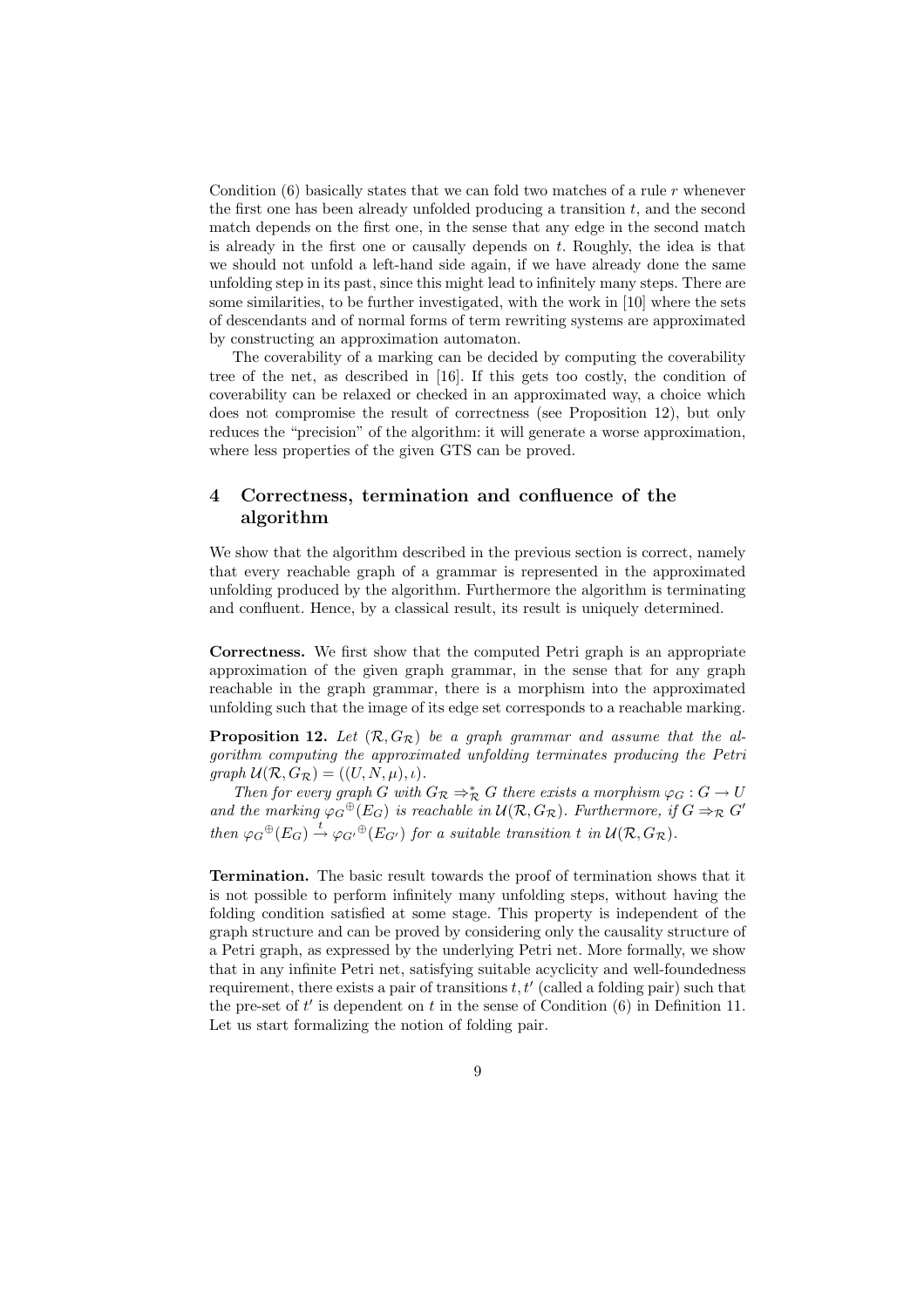**Definition 13.** Let  $N = (S, T, \cdot(0), 0, \cdot)$  be a Petri net. A folding pair in N is a pair of transitions  $t, t' \in T$  such that  $t \neq t'$ ,  $p(t) = p(t')$  and for all  $s \in \cdot t'$ either  $s \in \bullet t$  or  $t <_N s$ .

The next key lemma ensures that in any infinite net obtained by applying only unfolding steps there exists a folding pair.

**Lemma 14.** Let  $N = (S, T, \bullet), ()$ , p) be an infinite irredundant Petri net, labelled over a finite set  $A$ , and satisfying the following conditions:

- $−$  for any  $x \in S \cup T$  the set  $\lfloor x \rfloor$  (the causes of x) is finite;
- the set  $Min(N) = \{s \mid |s| = \emptyset\}$  is finite, i.e., only finitely many places have an empty set of causes;
- the relation  $\lt_N$  is acyclic;
- $-$  the pre-set  $\bullet t$  of each transition is a set (rather than a proper multiset);
- $-$  for  $t, t' \in T$  with  $p(t) = p(t')$  it holds that  $|\cdot t| = |\cdot t'|$ .

## Then net N contains a folding pair.

*Proof (Sketch)*. The core of the proof shows that if  $Q \subseteq T$  is a set of transitions with the same action label  $a$ , then either there is a folding pair in  $Q$  or we can remove almost all elements of  $Q$  from  $N$  in a way that the resulting net remains infinite, i.e., there exists a set  $Q' \subseteq Q$  such that  $Q - Q'$  is finite and and the net obtained from N removing Q and all its causal consequences is infinite.

Then the result can be proved by induction on the number of labels that occur infinitely often in  $N$ .

The above lemma ensures that in our algorithm a folding step will be eventually performed. We have yet to show termination of the algorithm.

Proposition 15. The algorithm computing the approximated unfolding (see Definition 11) terminates for every graph grammar  $(\mathcal{R}, G_{\mathcal{R}})$ .

Confluence. In order to prove that the algorithm produces a uniquely determined result, independently of the order in which folding and unfolding steps are applied, we show that the rewriting relation on Petri graphs induced by folding and unfolding steps is locally confluent. The following proposition only holds if we consider irredundant Petri nets.

**Proposition 16.** Let us write  $(P, \iota) \dashrightarrow (P', \iota')$  whenever  $(P, \iota)$  can be transformed into  $(P'', u'')$  by either a folding or an unfolding step applied under the corresponding condition (see the algorithm in Definition 11) and  $(P'', \iota'')$  is isomorphic to  $(P', \iota')$ , i.e., equal up to injective renaming of the edges, nodes and transitions.

Let  $(P, \iota) \dashrightarrow (P_i, \iota_i)$  for  $i \in \{1, 2\}$ . Then there is a Petri graph  $(P', \iota')$  such that  $(P_i, \iota_i) \dashrightarrow^* (P', \iota').$ 

Since for a rewriting system local confluence and termination imply confluence we conclude the following result.

**Proposition 17.** For any input  $(R, G_R)$  the algorithm computing the approximated unfolding terminates with a result  $\mathcal{U}(\mathcal{R}, G_{\mathcal{R}})$  unique up to isomorphism.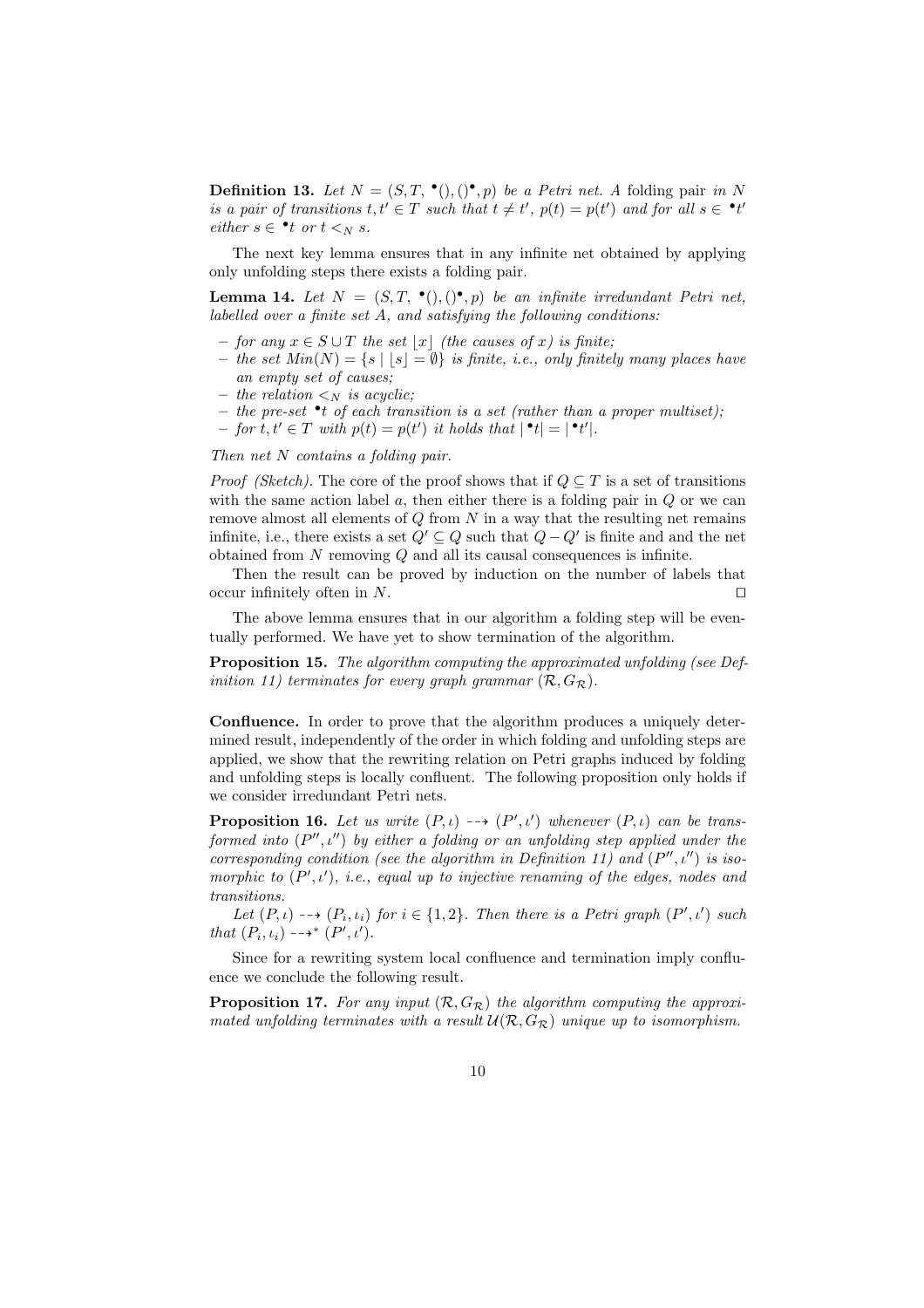

Fig. 1. A graph grammar modelling the dining philosophers (finite-state version).

# 5 The approximated unfolding at work: checking absence of deadlocks for dining philosophers

In order to illustrate our method, in this section we show how it can be applied to a well-known example, the dining philosophers system, which is presented in two versions, finite- and infinite-state.

Let us start with the classical finite-state version of the problem. Assume that sitting at the table are a left-handed philosopher and a right-handed philosopher with two forks between them. Our method is also applicable to instances of the problem with a greater number of philosophers. The restriction to two philosophers only avoids that the involved graphs become very large and hard to draw.

A philosopher, modelled by a binary edge, cycles through states  $H_X$  (hungry),  $W_X$  (waiting for the second fork),  $E_X$  (eating) where  $X \in \{L, R\}$  depending on whether the philosopher is left- or right-handed. The thinking state is omitted. A fork is also represented by a binary edge labelled  $F$ . The system is described by the set of rewriting rules and by the start graph depicted in Fig. 1. A rule  $(L, R, \alpha)$  is drawn in the form  $L \Rightarrow R$ , where edges are depicted by square boxes which are connected to a source node (the first node) and a target node (the second node). The mapping  $\alpha$  is indicated by dashed arrows.

The algorithm in Definition 11 produces the Petri graph (a) in Fig. 2. Transitions are depicted by small rectangles and the connection to their pre-sets and post-sets is indicated by dashed arrows.

The algorithm terminates after six unfolding steps and four folding steps. Two unfolding steps which apply rules  $(Wait_L)$  and  $(Eat_L)$ , respectively, to edge  $H_L$  with the corresponding forks, give rise to edge  $E_L$ . Then a further unfolding step using rule  $(Hungry_L)$  unfolds this edge into a graph consisting of two edges labelled  $F$  and one edge labelled  $H_L$ . But this graph consists of two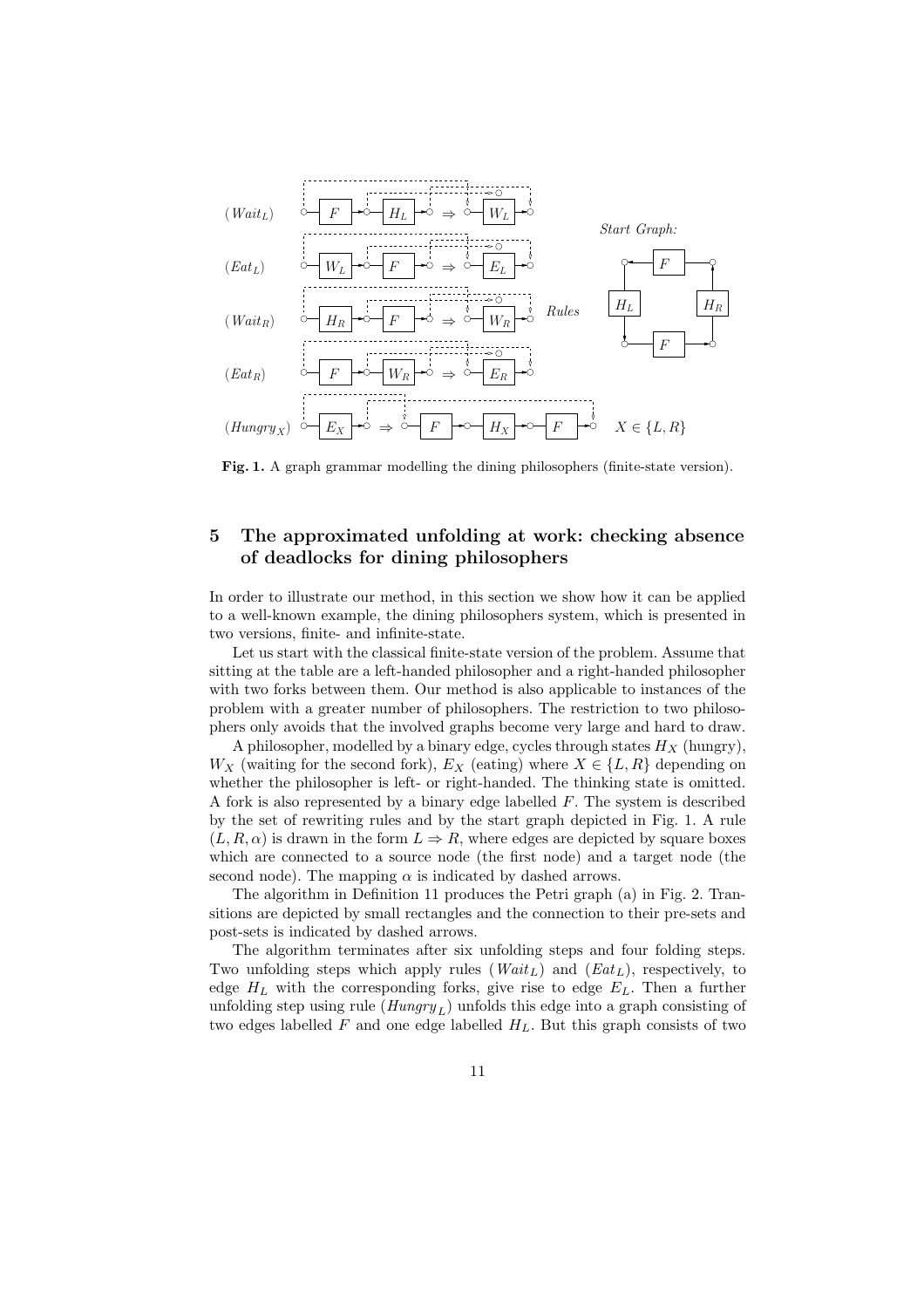

Fig. 2. Approximated unfoldings as Petri graphs: (a) dining philosophers, finite-state version; (b) dining philosophers, infinite-state version.

left-hand sides of previously applied rules and the edges are causally dependent on the corresponding transitions. Hence two folding steps can be applied, that merge the three edges  $(F, H_L$  and  $F)$  of the newly unfolded graph with the original edges from which they were derived. A symmetric reasoning applies for edge  $H_R$ .

We would like to prove that no deadlocks can occur in the system. First observe that any reachable graph is a cycle and, since an eating philosopher can always be reduced, a deadlocked state is necessarily a cycle including only hungry and waiting philosophers, where no forks are to the left of a left-handed hungry or a right-handed waiting philosopher and no forks are to the right of a right-handed hungry and a left-handed waiting philosopher. The absence of cycles is a property reflected by graph morphisms. Thus we can try to verify the absence of deadlocked states by analyzing cycles in the hypergraph associated to the approximated unfolding. To this aim we consider such graph as a finite-state automaton over the alphabet  $\Sigma = \{F, H_X, W_X, E_X \mid X \in \{L, R\}\}\)$  with nodes as states and edges as transitions—and declare one of the four nodes as the initial and final state, thereby obtaining the languages  $L_{nw}$  (northwest node),  $L_{ne}$  (northeast node),  $L_{sw}$  (southwest node),  $L_{se}$  (southeast node). In this way we obtain all possible cycles of forks and philosophers as a regular language. By declaring, e.g., the northeast node as initial and final node we obtain the following language:

$$
L_{ne} = (((FH_L + W_L)(E_R H_L)^* F + E_L)(W_R H_L (E_R H_L)^* F)^* H_R)^*.
$$

An additional analysis of the Petri net would of course reveal that only a small finite subset of  $L_{ne}$  will ever occur, but here this is not needed for the analysis.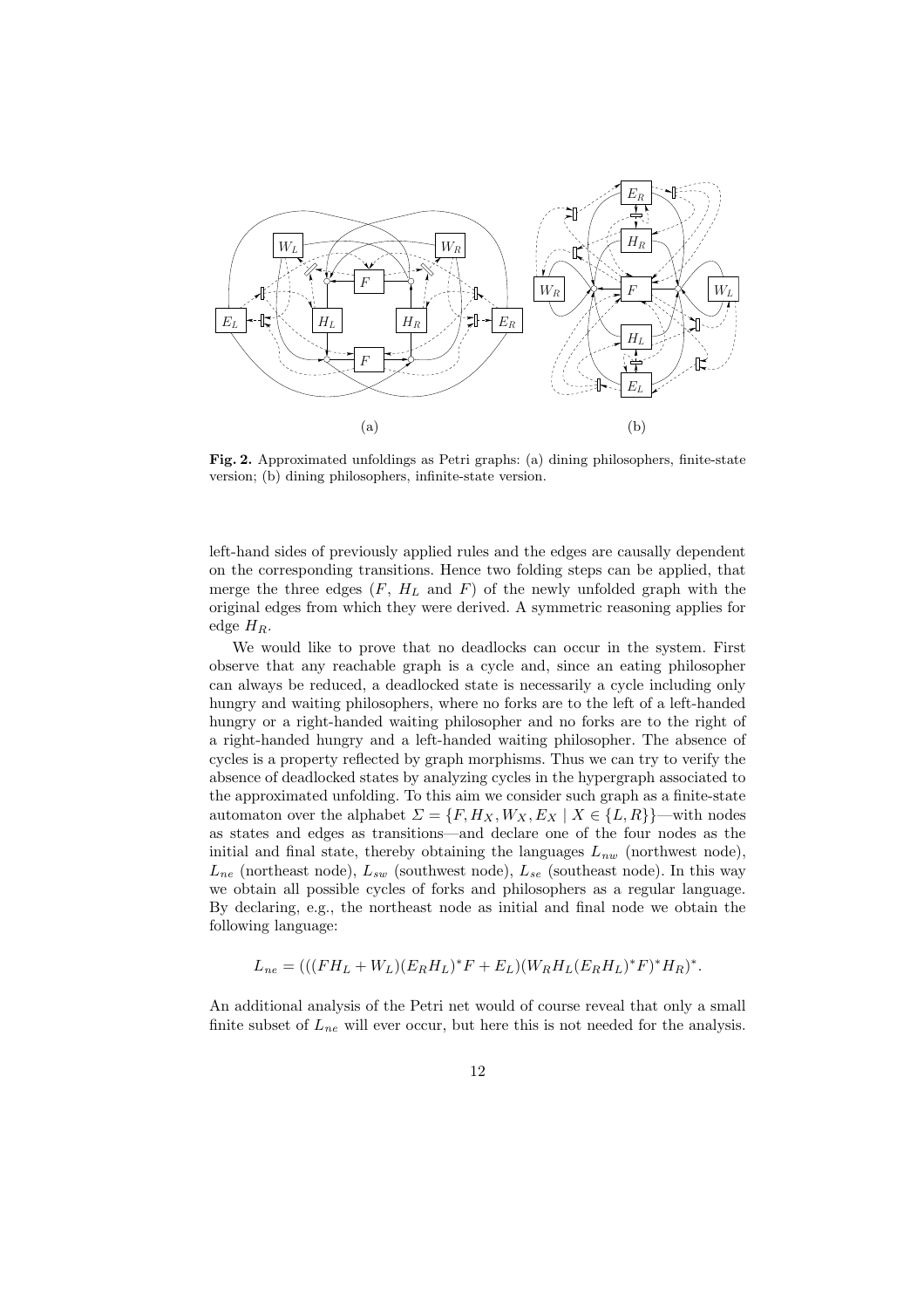The language of all cycles allowing for the application of a rewrite rule is

$$
L_{lhs} = \Sigma^* E_L \Sigma^* + \Sigma^* E_R \Sigma^* + \Sigma^* F H_L \Sigma^* + H_L \Sigma^* F + \Sigma^* H_R F \Sigma^* + F \Sigma^* H_R + \Sigma^* W_L F \Sigma^* + F \Sigma^* W_L + \Sigma^* F W_R \Sigma^* + W_R \Sigma^* F.
$$

The language of all cycles which may occur but which do not allow the application of any rewriting rule can be now computed as  $(L_{nw} \cup L_{ne} \cup L_{sw} \cup L_{sw})$  $L_{se}$ ) –  $L_{hs} = \lambda$ , i.e., the empty word. It is immediately clear that the circle of philosophers will never disappear entirely and thus we can conclude that no deadlocks will ever occur.

It is worth observing that if we forget about the graphical structure of the Petri graph, considering only the underlying Petri net, then we obtain a classical Petri net model of the dining philosophers. Therefore, in this case, the absence of deadlocks can be proved also by analyzing the Petri net underlying the approximated unfolding with classical Petri net techniques.

Now, in order to make things more interesting, we extend the example to an infinite-state system by adding a rule  $(\text{Rep}_X)$  which allows an eating philosopher to reproduce, creating another hungry philosopher with an adjacent fork.

$$
(Rep_X) \quad \circledcirc \begin{array}{c} \begin{matrix} \cdot & \cdot & \cdot \\ \cdot & \cdot & \cdot \\ \hline E_X & \bullet \end{matrix} & \to \circledcirc \begin{matrix} \cdot & \cdot & \cdot \\ \hline E_X & \bullet \circ \cdot & \cdot & \cdot \\ \hline H_X & \bullet \circ \cdot & \cdot & \cdot \end{matrix} & X \in \{L, R\} \end{array}
$$

Observe that we can reuse the unfolding of the finite-state case and continue by unfolding the edges  $E_R$  and  $E_L$  using the two new rules. A sequence of further unfolding and folding steps causes the causes the two pairs of opposite nodes in the square to collapse, ending up with Petri graph (b) in Fig. 2.

Again we would like to prove that no deadlocks can occur. By declaring the left-hand node as initial and final state, we obtain the following language:

$$
L_{left} = (W_R^*((H_L + H_R)W_L^*(F + E_L + E_R))^*)^*
$$

while using the right-hand node in the same role, we obtain the language:

$$
L_{right} = (W_L^*(F + E_L + E_R)W_R^*(H_L + H_R))^*)^*.
$$

The language of all cycles which may occur but which do not allow the application of a rewriting rule can be now computed as  $(L_{left} \cup L_{right}) - L_{lhs} = W_L^* + W_R^*$ . Then, an analysis of the Petri net underlying the approximated unfolding reveals that actually no marking which consists of tokens exclusively in  $W_L$  or of tokens exclusively in  $W_R$  is reachable from the initial marking which consists of two tokens on F and one token on  $H_L$  and  $H_R$  each. Hence the system will never reach a deadlock.

Observe that in this case the analysis of the underlying Petri net by itself is not sufficient. In fact the Petri net can deadlock: we start from the initial marking and after the firing of two transitions we obtain a marking with one token on  $W_R$  and one token on  $W_L$ , where no further firing is possible.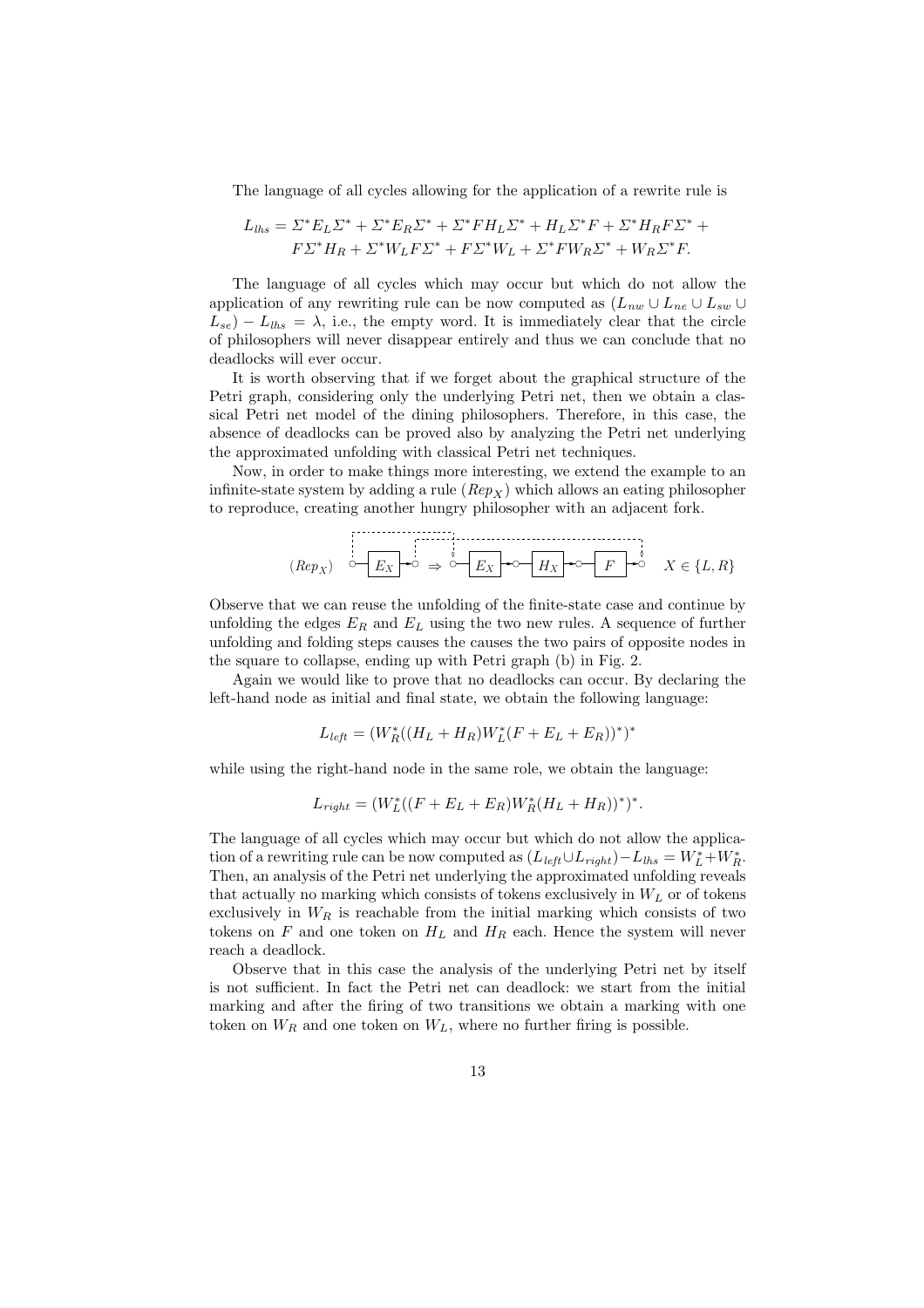## 6 Conclusion

We have presented a static analysis technique for graph transformation systems which produces a finite structure, called Petri graph, combining hypergraphs and Petri nets, which approximates the graphs which are reachable in the original grammar. Such a structure can be used to check safety properties, like the absence of deadlocks, in the original system.

An interesting question which has only been brushed in the paper, concerns the techniques which should be used to extract information from a computed Petri graph. It is certainly possible to reuse most of the well-established analysis techniques developed for Petri nets in the literature, such as coverability trees. However, as observed in the example, also the graphical structure underlying a Petri graph might play an essential role when establishing a property of the system. Since every graph reachable in the original grammar can be mapped to the approximated unfolding through a graph morphism, all properties which are reflected by graph morphisms can be checked on the approximated unfolding. We are currently investigating a syntactical characterization of such a class of properties. Other interesting issues are the use of methods from formal language theory (as hinted at in the example) and of model checking techniques.

Another question is the following: what can we do when we fail to prove a property? Obviously, it might still be the case that the considered property holds of the system, but this fact cannot be derived from the approximated unfolding where we have lost too much information by over-approximating. A partial solution could be to refine the description of the system, by computing a better approximation of the "complete" unfolding. This can be done by delaying folding steps and unfolding the Petri graph a bit further, "freezing" some parts of the approximated unfolding in order to avoid that a folding step leads to confuse them with other parts. A sequence of subsequently better approximations should converge to the whole, usually infinite, unfolding. In connection to this it would be interesting to determine which kind of systems can be "approximated" in an exact way—maybe by variations of the folding condition—one candidate being certainly Petri nets.

It is our aim to extend the proposed analysis technique to more general forms of graph rewriting, e.g., to the general double-pushout approach. In this case, since also edges might be preserved by a rewriting rule, the Petri net underlying a Petri graph cannot be simply an ordinary net, but it will be necessary to resort to contextual nets as in [1].

Acknowledgements: We are grateful to Javier Esparza for his insightful suggestions and to Alin Stefanescu and Stefan Schwoon who helped us with the finite-automaton tool used to compute the languages in Section 5. We are also grateful to anonymous referees for their valuable comments.